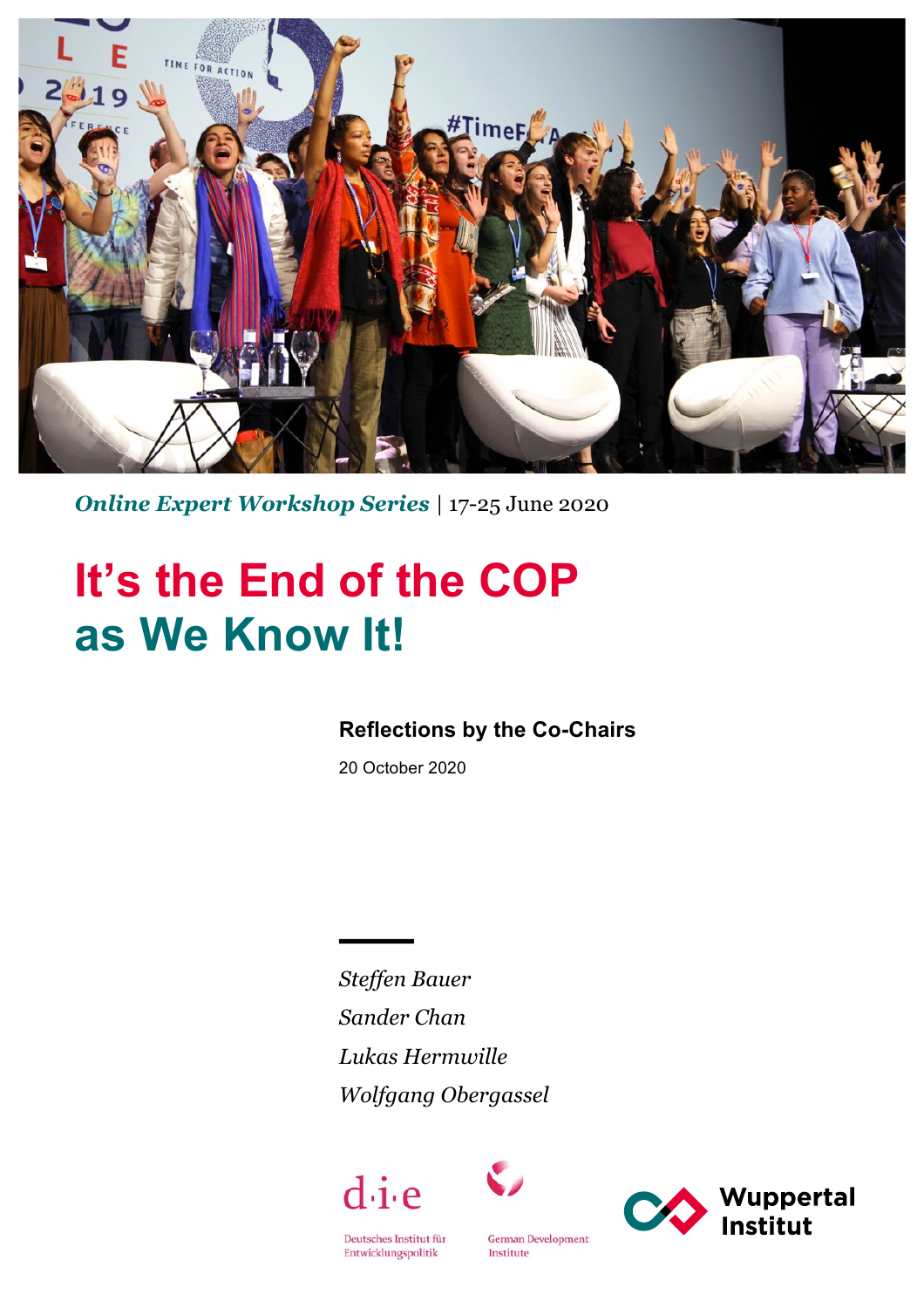#### **Publisher**

German Development Institute / Deutsches Institut für Entwicklungspolitik (DIE), Tulpenfeld 6, 53113 Bonn, www.die-gdi.de

#### **Authors**

German Development Institute / Deutsches Institut für Entwicklungspolitik (DIE):

Steffen Bauer Sander Chan Wuppertal Institute for Climate, Environment, Energy: Lukas Hermwille Wolfgang Obergassel

#### **Contact**

Steffen Bauer, steffen.bauer@die-gdi.de, Tel. +49 228 94927-153

Wolfgang Obergassel, wolfgang.obergassel@wupperinst.org, Tel. +49 202 2492-149

#### **Picture credits front page**

Flickr.com | UNFCCC: '41©Climate Emergency DAY 11' (CC BY-NC-SA 2.0 – www.flickr.com/photos/unfccc/49202764933/)

#### **Version**

October 2020

This work is licensed under the Creative Commons Attribution-NonCommercial-NoDerivatives 4.0 International License. To view a copy of this license, visit http://creativecommons.org/licenses/by-ncnd/4.0/ or send a letter to Creative Commons, PO Box 1866, Mountain View, CA 94042, USA.

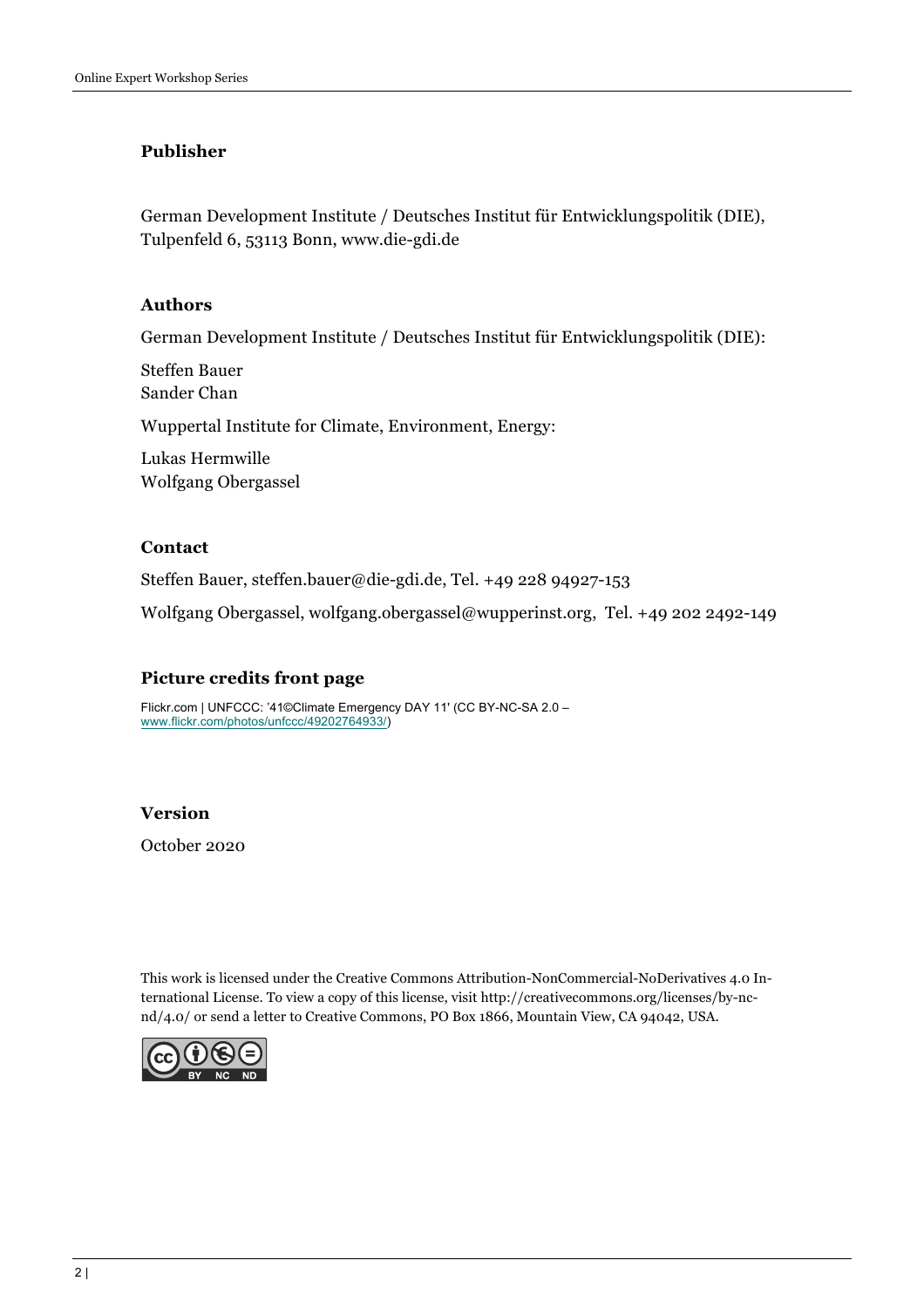## **Background**

With the adoption of the Paris Agreement in 2015 and subsequently the completion of the corresponding rulebook at COP24 in Katowice, the United Nations Framework Convention on Climate Chance (UNFCCC) has mostly completed its regime building process. The imminent conclusion of the Paris Agreement Work Programme (PAWP) represents a critical juncture for multilateral climate governance and opens a new chapter for the UNFCCC and its annual Conference of the Parties (COP). Now, it is time to shift the focus from negotiation to implementation and facilitate implementation, monitor progress and raise ambition.

Against this background, the German Development Institute / Deutsches Institut für Entwicklungspolitik (DIE) and the Wuppertal Institute organised a series of discussions on the future of the UN climate conferences. The webinars aimed to examine how the nature of the annual meeting of the COP to the UNFCCC may be shaped in the future to make the best use of what has become a global focusing event for climate action.

When we originally issued our call for abstracts, we did not anticipate the COVID-19 pandemic, which since has in fact ended the COP as we know it, even postponing the 26th Conference of the Parties by a full year. Against this background, our questioning of the COP's *modus operandi* appeared even more timely and topical.

The pandemic also changed our own *modus operandi*. When we originally issued our call for abstracts, we had planned a traditional on-site workshop in Wuppertal. The pandemic forced us to go online, and the result was a much better event than a traditional workshop could ever have been. More than 150 participants from across the globe took the time, some getting up very early or staying at their desks very late, to attend 4 rounds of two-hour discussions within two weeks. The discussions were extremely rich, with participants engaging not only orally but also keeping up a steady stream of commenting and questioning in the chat function. We as co-chairs extend our deepest appreciation to all participants for their commitment and enthusiasm.

## **From Negotiation to Action?**

In the event, four days of intense discussions over the future of "the COP" has seen much agreement among participants. We perceived a strong consensus that there is a *need* for reform, as well as opportunities to drive and to direct such reform. The climate policy "superyear" 2020 was supposed to open a window of opportunity, the Corona crisis probably even pushed it more open than ever before. Opportunities for change/improvements are recognized by both scholars and policy-makers. Martin Frick, Senior Director Policy and Programme Coordination at the UNFCCC Secretariat and now Deputy to the Special Envoy for the UN Food Systems Summit 2021, spoke to this in his opening keynote, setting the tone for the entire webinar series by emphasizing the need for systemic responses/approaches. He reaffirmed our vantage point that the substance to negotiate was getting less and less, while delivering on negotiated outcomes is becoming ever more urgent. He further noted that observers were really the ones driving climate action at the moment. In his view, the future of the COP will not be in sustaining negotiations, but in nudging/driving actors to take action.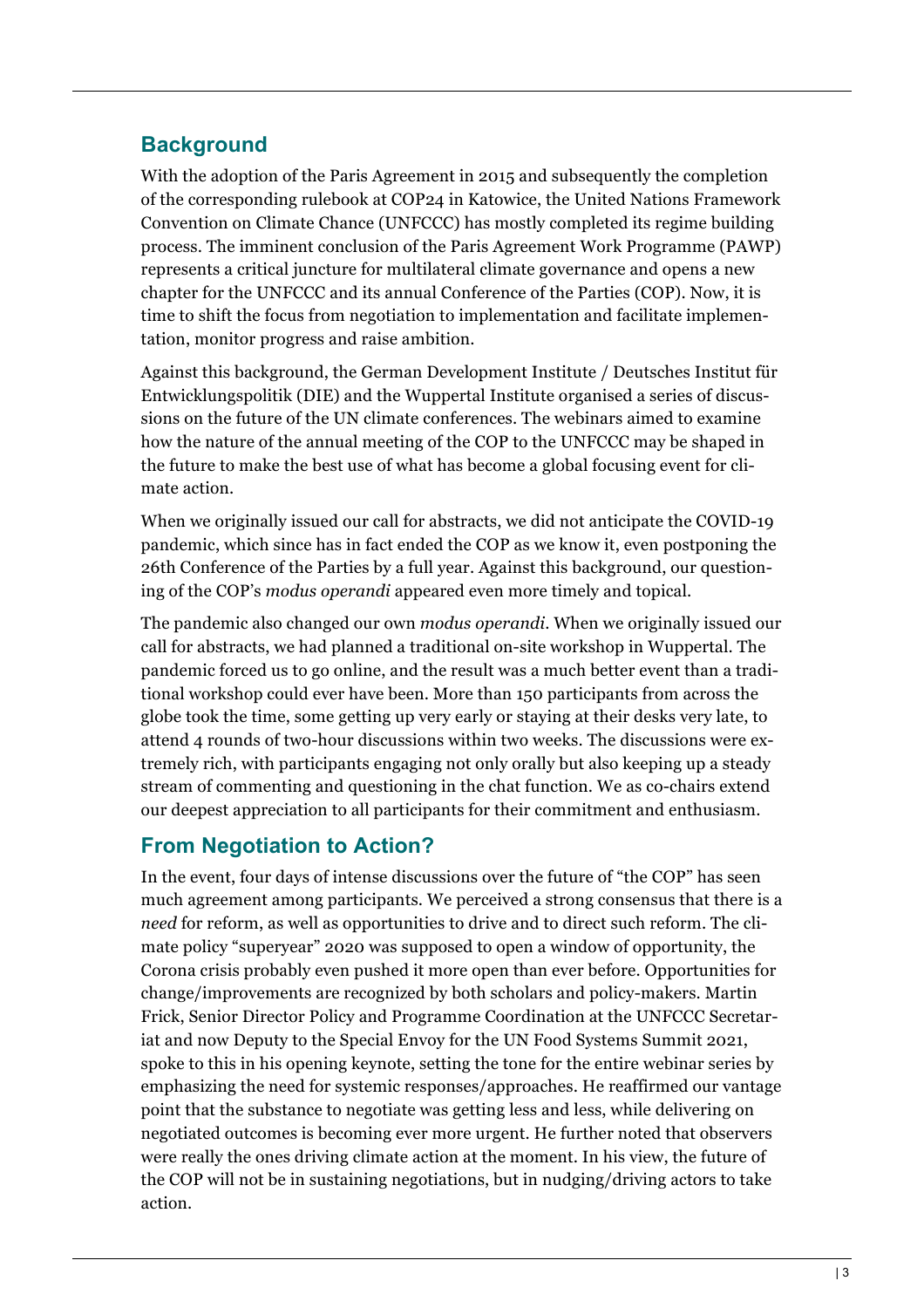Many observers including participants of our webinar series have made similar remarks in the past, in particular in the aftermath of COP25 in Madrid. To give but one example, Saleemul Huq (International Centre for Climate Change & Development), after attending all 25 COPs since COP-1 in 1995, took a poignant stance by pledging not to attend any further COPs unless significant changes are made to achieve real action.

Our virtual seminar series uniquely convened a group of experts to systematically discuss options and ideas, connecting what have previously been isolated discussions. Notably, our workshop was only the beginning of an overdue discussion. As Richard Klein (Stockholm Environment Institute) put it: "We haven't reached the end of discussing the future of COP".

But in what direction should the COP evolve, and how? Our discussions demonstrate the need – especially in the wake of the Madrid COP and ahead of imminent NDC updates – to optimize the COP as the main focus in multilateral climate governance to facilitate action. There is a strong sense that it must shift gears to move from negotiations and rule-setting to implementation. This does not entail the abandonment of negotiations as in fact negotiations and implementation are functionally intertwined. A strong dichotomy between these two spheres of governance would not only seem artificial in practice, but may lead to an under-appreciation of, for example, negotiations over accountability, means and resources, all of which are key ingredients of effective implementation. In addition, several speakers suggested that the move to implementation could be strengthened if the COPs involved line ministries, the finance community and, especially, non-Party actors more directly.

## **Effectiveness and Legitimacy**

One recurring theme during our webinar series was the issue of effectiveness and legitimacy of both the UNFCCC regime as well as the growing importance and recognition of non-state and subnational actors. Although the increasing engagement of many actors  $-$  e.g. philanthropies or large private sector initiatives  $-$  raises important questions about legitimacy, non-state actors' efforts may also improve the output legitimacy of the UNFCCC, particularly where governmental pledges fail to reach adequate levels of ambition, not to mention lack of NDC implementation.

In that sense, our discussions have brought an interesting conundrum to the fore: How can we reconcile the tensions between output and input legitimacy of climate action at the international level? How to warrant efficient and broader participation and engagement without inhibiting action by further inflating procedural transaction costs? COP reform should aim to improve on effectiveness (and hence its output legitimacy) as well as input legitimacy (possibly through broadened participation). Many of the proposals presented in the webinar series cater to either or both of these questions.

## **Aligning Agendas**

In order to improve effectiveness and output legitimacy, we heard proposals to align the UNFCCC process and the COPs more closely with other environmental and social agendas, to mainstream sustainable development "co-benefits" into climate policy and to treat and address trade-offs between climate action and other developmental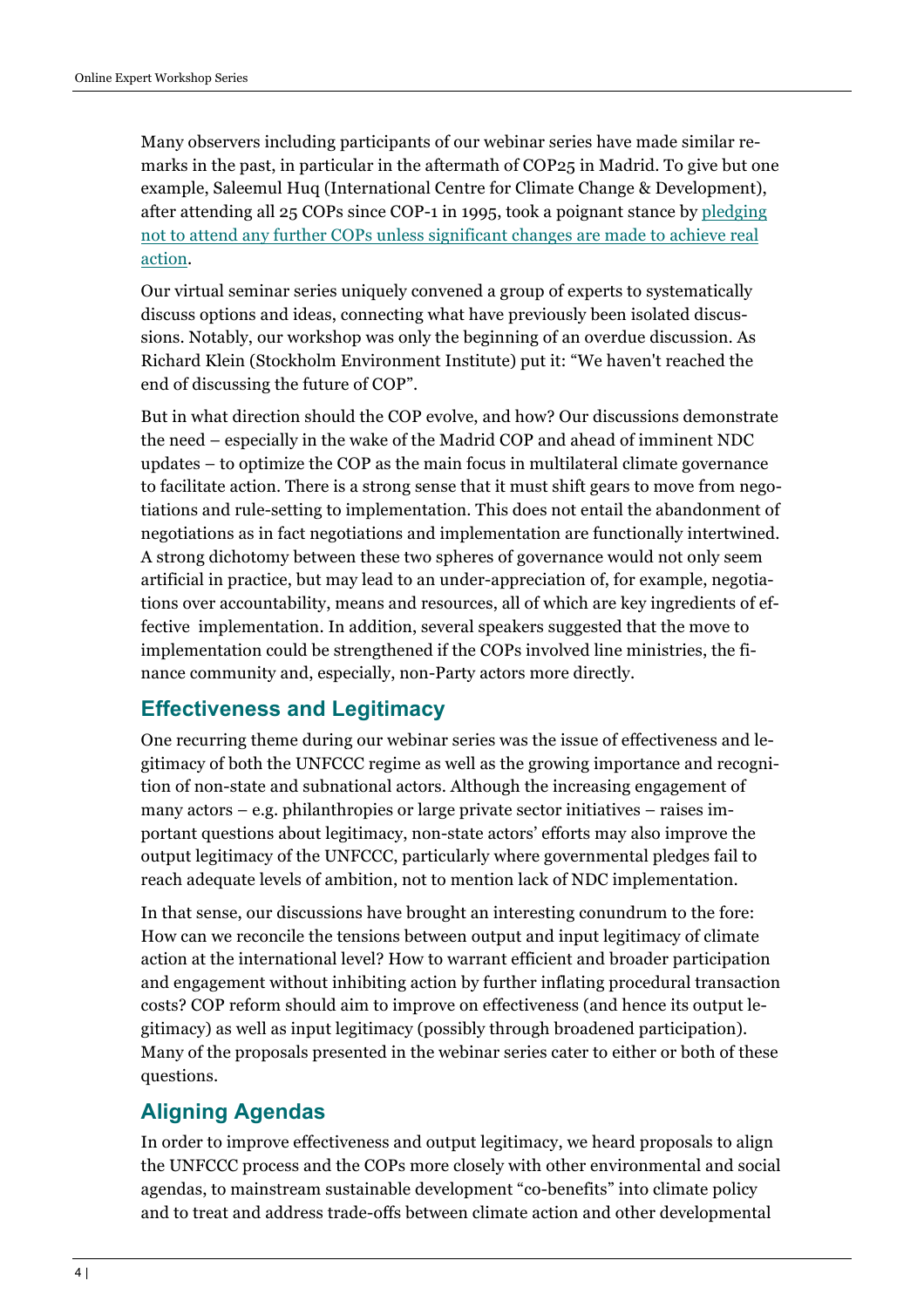priorities more explicitly. Many participants noted the lack of coherence between climate policy and other agendas. Inputs focused in particular on the potential of linking the UNFCCC and the processes under the Convention on Biological Diversity more strongly. In addressing items such as LULUCF, REDD, ecosystem-based adaptation or "nature-based solutions" more generally, the UNFCCC directly touches on biodiversity-related issues. In addition, mitigation options such as bio-energy with carbon capture and storage (BECCS) depend on land and water resources and hence entail substantive risks for biodiversity and ecosystems. Suggestions included to establish joint work programmes or even joint sessions of the bodies of the two conventions, for instance at the technical level of UNFCCC's SBSTA and the CBD's SBSTTA. Another suggestion was to convene a major global summit in 2022 to the tune of Rio+30 or Stockholm+50, in order to create a space to consider all Rio Conventions plus the SDGs in an integrated manner.

However, other participants noted that the lack of coherence largely originated at the domestic level and there was only so much multilateral processes could do to overcome the underlying structural barriers. In addition, the experience with raising related issues at the COP, such as oceans in Madrid, has not been very encouraging so far.

### **Non-Party Actors**

With regards to input legitimacy, we discussed various ways to meaningfully expand the scope of participation. One way is to continue to engage *actors* (i.e. those who make things happen on the ground) into policy deliberations at the COPs. Currently, the events under the Lima-Paris Action Agenda (LPAA) are mostly organized as a parallel track with little connection to or effect on the multilateral diplomatic process. Another suggestion was to endow the LPAA's "Champions" with a clearer mandate, more resources and more robust institutional linkages to the actual COPprocess.

Strengthening the role of non-Party actors calls for more differentiation in the discussion about who they are and what their roles and their functions are; not in the first place to cater to deeper scientific analytical understandings, but foremost to arrive at more precise understanding of what is needed and who can contribute, what, how, to what effect and on which basis (--> legitimization)? Many of the established policy and science categories we commonly refer to seem no longer fully fit for purpose. For instance, throughout the workshop series it was reflected that the COP is not one thing but several things at the same time: it entails treaty negotiations; it is a mega event (for policy-makers *and* civil society), and also in many ways it has evolved into a climate trade fair. Another legacy dichotomy that warrants reconsideration is the differentiation between delegates and observers. Particularly the latter category comprises a plethora of different types of actors and stakeholders that needs further unpacking. These dichotomic categories are hardly representative of the COP as we have come to know it.

Related to this is the realization that the UNFCCC COPs are structured events with their own institutional legacy and ensuing path-dependencies – it would be naive to assume a clean slate as we discuss reform options. In other words, the COP will not be redesigned on the drawing board of institutionalist researchers. Change needs to